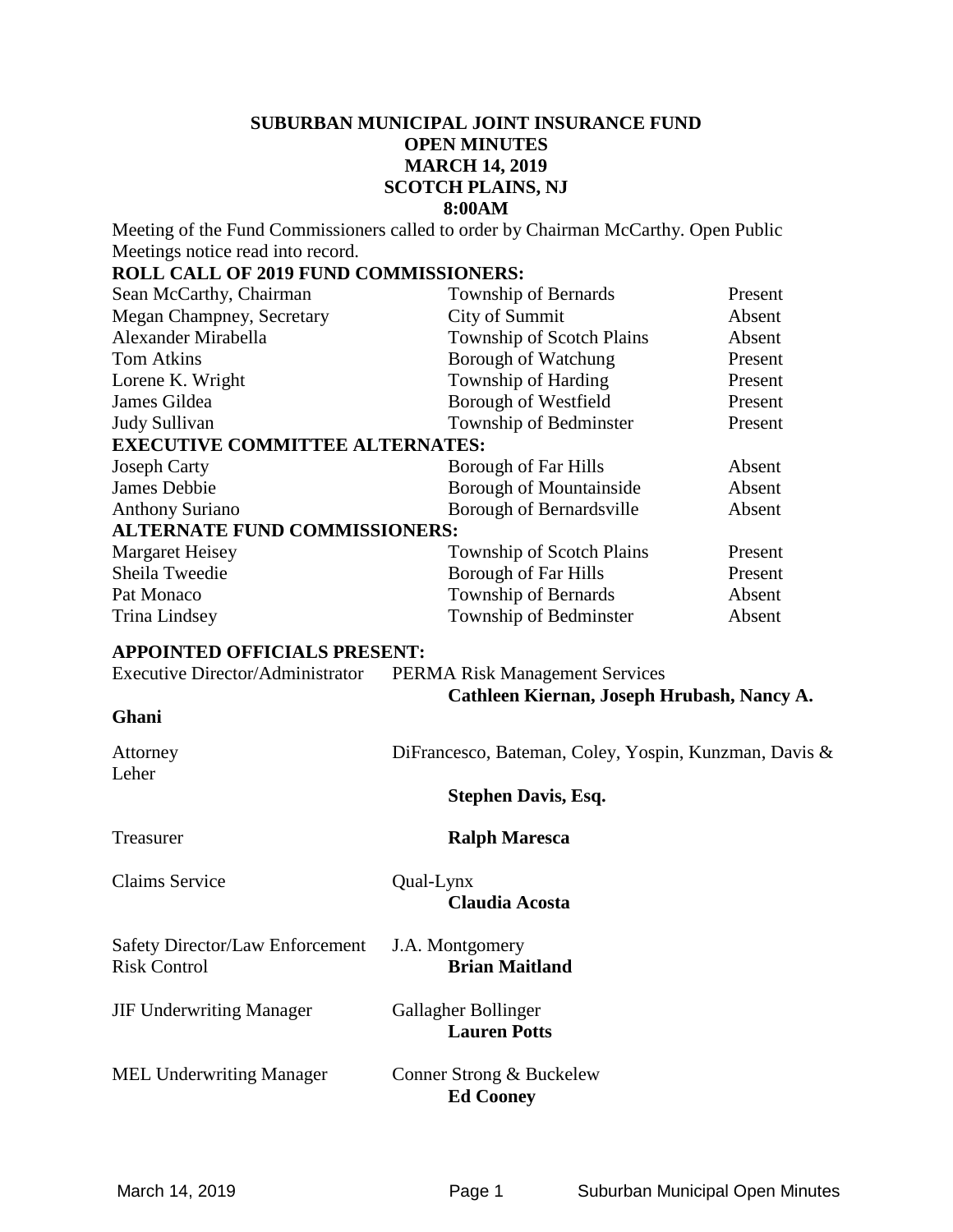Managed Care Provider FMCO

### **Allyson Cronk**

**ALSO PRESENT:**

Rich Duthie, Pinnacle Juanita Perez, Brown & Brown Craig Sutherland, Meeker, Sharkey & Hurley Hallee Cramer, Meeker, Sharkey & Hurley Lindsey Travali, Acrisure

#### **MINUTES:** Open and Closed Minutes of February 14, 2019. **MOTION TO APPROVE OPEN AND CLOSED MINUTES FOR FEBRUARY 14, 2019 AS PRESENTED:**

Moved: Commissioner Atkins Second: Commissioner Gildea Vote: Unanimous

### **CORRESPONDENCE: NONE**

#### **EXECUTIVE DIRECTOR:**

**REPORT:** Monthly report submitted to Fund Commissioners including monthly Fast-track Accident Frequency, Fast-track Financial report, Fixed Income Portfolio Summary, Claim Activity Report, Interest Rate Summary Comparison, Monthly Loss Ratio by fund year and line of coverage and the Monthly and Annual Regulatory Checklist.

Executive Director said the Financial Fast Track as of January 30, 2019 will be included in the next agenda as PERMA's Accounting department is currently working to submit documentation to the JIF's Auditors related to the 12/31/18 Audit. Executive Director reviewed the Lost Time Accident Frequency (LTAF) as of January 30, 2019 and said the JIF's rate is 0.70; the overall MEL/JIF rate is 0.57. Executive Director noted the impact a mild winter has on the LTAF recalling that a few years back when ice conditions caused a lot of slip-and-fall claims.

**SHARED AGGREGATE LIMITS:** Executive Director reported that following last month's meeting, the Fund office issued emailed notices to each member indicating the additional cost by member to participate in the shared aggregate limits. To date, only one member has submitted a response to select the limit.

Executive Director said following the notice, Ms. Cramer contacted the fund office and inquired if the JIF would consider funding the additional costs for all members, which was an option presented at the November 2018 meeting. Executive Director said at that time the MEL Underwriting Manager was still negotiating options with the carrier, who would only offer shared aggregate limits provided a JIF's membership fully participated. Executive Director said the carrier has subsequently agreed that each individual member could opt to participate and purchase additional limits.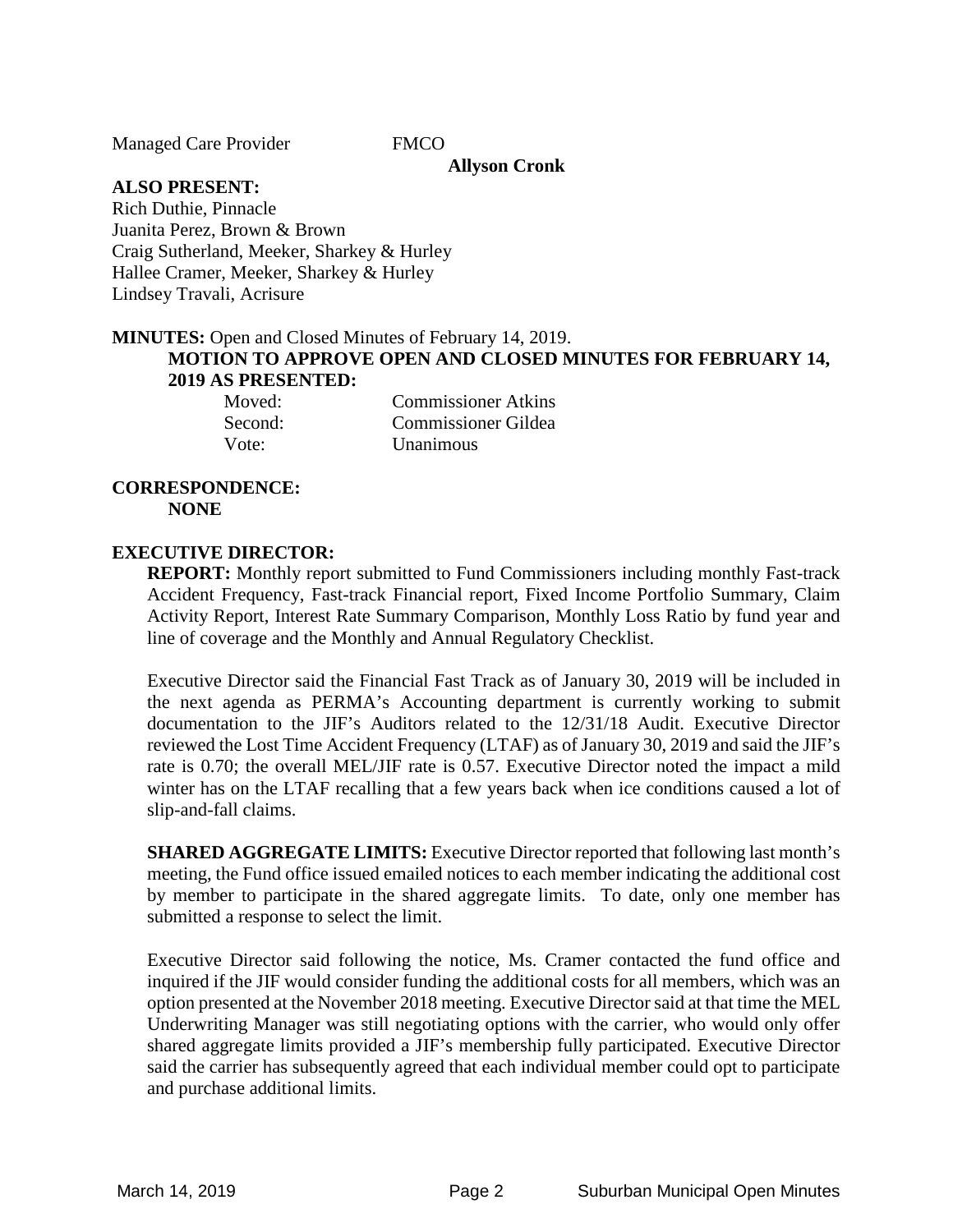Executive Director said it would be approximately \$27,000 to cover the increased limits for all members; additional costs for the limits are calculated at 30% of a member's current optional excess limit and range from \$500 to 6,000 for this JIF. Executive Director said if funded by the JIF for this year for all members then the additional costs for 2020 will be included in a member's assessment.

Executive Director said it would be appropriate for the Board to discuss and determine whether the JIF will cover the additional costs for all members to participate or each member will decide to participate in the shared aggregate limits.

Executive Director said there is no deadline to participate, but noted coverage will not be retroactive and will be effective based on a member's request to purchase. Executive Director said the additional premiums in the emailed notice were annual figures.

Mr. Duthie inquired if \$10 million is the highest additional limit. In response MEL Underwriting Manager said this aggregate layer was quoted based on membership interest; he will continue to work with members and market to see if enough members would be prepared to purchase additional limits. Executive Director said the opportunity to purchase additional layers may depend on how many members purchase this layer. Executive Director said other local JIFs have decided to fund the aggregate layer or leave it to each member to decide.

Mr. Duthie said it is generous of the JIF to consider funding the coverage, but expressed concern if other members opt not to purchase and will now have increased costs for next year.

Deputy Executive Director noted the option to purchase coverage as a shared aggregate was less costly then providing options on an individual basis. Executive Director said a local JIF decided to review the level of membership participation first before making a decision on how to fund.

Mr. Duthie inquired if there is a reset option on the aggregate limit in the event one member pierces and exhausts the coverage layer. In response, MEL Underwriting Manager said there is an Aggregate Limits Reinstatement policy clause and specific details would be reviewed by the carrier. Deputy Executive Director said the limit review that began last year was a good exercise as many JIF members did not have adequate limits. Executive Director noted that Chan Coddington, former JIF Underwriting Manager and a key individual responsible for this JIF's formation, ensured that members of this JIF had the highest limits possible through the MEL.

Commissioner Sullivan said at this point municipalities are finalizing their budgets noting it may be difficult to introduce additional costs and would be in favor of the JIF funding this layer of coverage. Chairman McCarthy agreed and said he would also be in favor of the JIF funding this coverage for this year.

Commissioner Gildea also agreed, but noted if the Board decides to fund this coverage out of this year's budget then discussion should be held during 2020 budget development on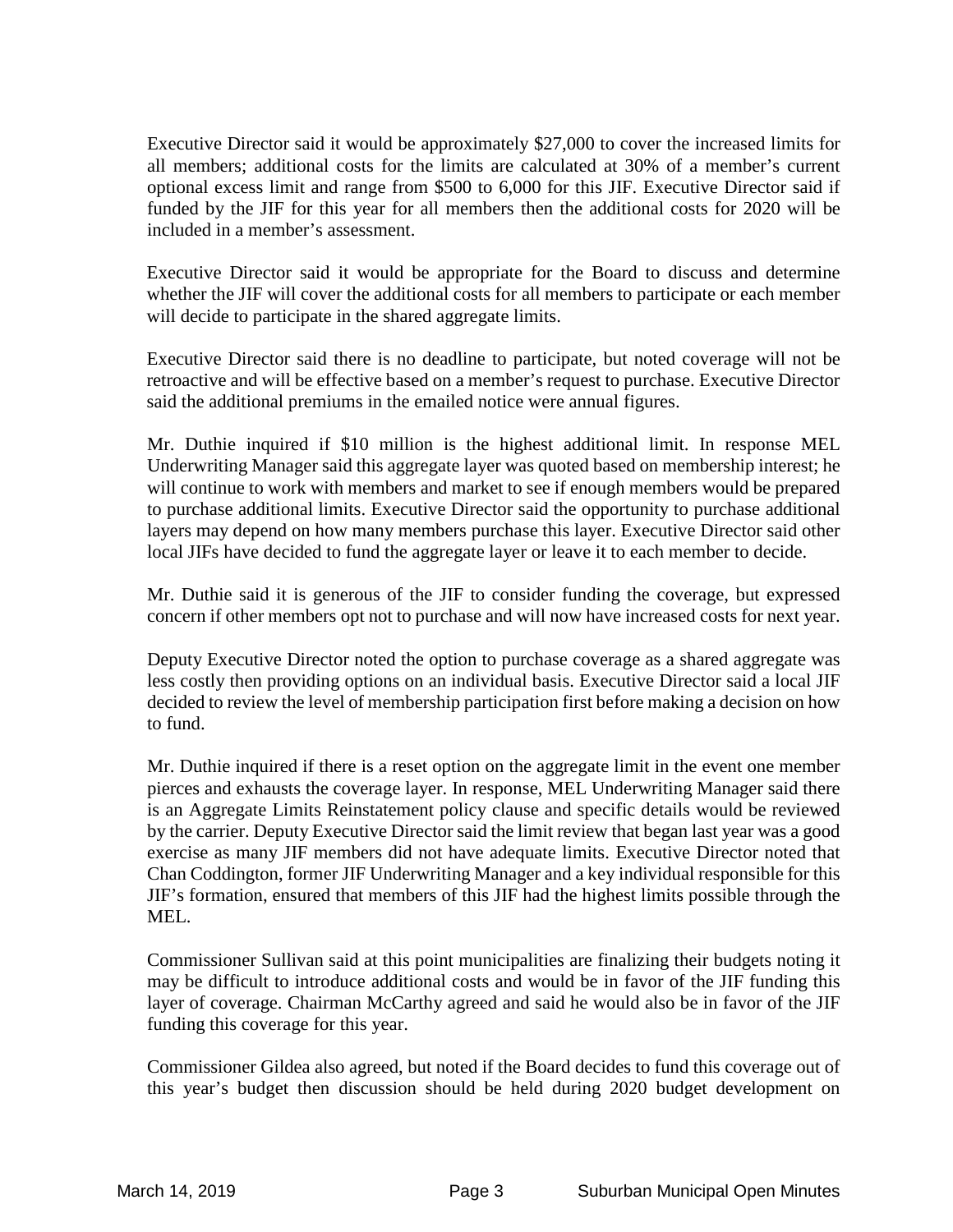funding. In response, Executive Director suggested the JIF agree to purchase the limits for all members at no additional charge for 2019 but to write to all members now and offer the opportunity to "opt out". If town opts out, the JIF can return that amount from their 2019 assessment.

**MOTION TO AUTHORIZE THE FUNDING OF THE ADDITIONAL PREMIUM ASSOCIATED WITH THE SHARED AGGREGATE LIMIT FOR ALL MEMBERS TO BE APPLIED TO THE 2019 BUDGET - MISCELLANEOUS CONTINGENCY LINE ITEM - AND TO OFFER THE OPPORTUNITY FOR MEMBERS TO OPT-OUT OF THIS COVERAGE IN 2019:**

| Moved:          | <b>Commissioner Gildea</b>   |
|-----------------|------------------------------|
| Second:         | <b>Commissioner Sullivan</b> |
| Roll Call Vote: | 7 Ayes-0 Nays                |

**2019 MEL/RCF/EJIF MARCH 29TH MEETING AND ANNUAL RETREAT:** Executive Director said the MEL, RCF and EJIF will be holding their March meetings in conjunction with the MEL Annual Retreat at the Princeton Marriott on March 29, 2019 from 9:00am to 12:30pm.

Executive Director said the purpose of the retreat is for the MEL sub-committees to provide their activity report updating on accomplishments, goals and initiatives, as well as, annual activity reports for EJIF and RCF JIFs. In prior years this was held for Fund Commissioners of MEL. At the request of MEL Commissioners for the 2018 retreat the invitation was expanded to include member JIF Chairpersons to give them an opportunity to discuss member JIF initiatives. For 2019, Executive Director said the invitation was extended to include Executive Committees of affiliated local Joint Insurance Funds. The ultimate goal is give key representatives from member JIFs the opportunity to know more about their membership in the MEL, as well as, the opportunity to involve more Commissioners to address MEL succession.

Fund Commissioners and Fund Professionals received an emailed initiation with agenda on February  $27<sup>th</sup>$ ; please contact the Fund office if you have any questions.

**2019 MEL, MRHIF AND NJCE EDUCATIONAL SEMINAR:** Executive Director said the 9<sup>th</sup> annual seminar is scheduled for Friday, May 3, 2019, beginning at 9:00 AM at the National Conference Center in East Windsor, NJ. The seminar qualifies for an extensive list of Continuing Educational Credits including CFO/CMFO, Public Works, Clerks, Insurance Producers and Purchasing Agents. There is no fee for employees and insurance producers associated with MEL and Municipal Reinsurance Health Insurance Fund (MRHIF) members as well as personnel who work for service companies that are engaged by MEL member JIFs and MRHIF member HIFs. Enclosed in the agenda was the enrollment form and an electronic fillable form was distributed via email to fund commissioners and risk managers.

**ONLINE ELECTED OFFICIALS TRAINING COURSE:** Executive Director said every year, the MEL holds training seminars for elected officials and reduces a member's assessment by \$250 for each municipal elected official completing the course by May 1st. Instructor-led sessions locations and dates will be posted on the MEL website at njmel.org.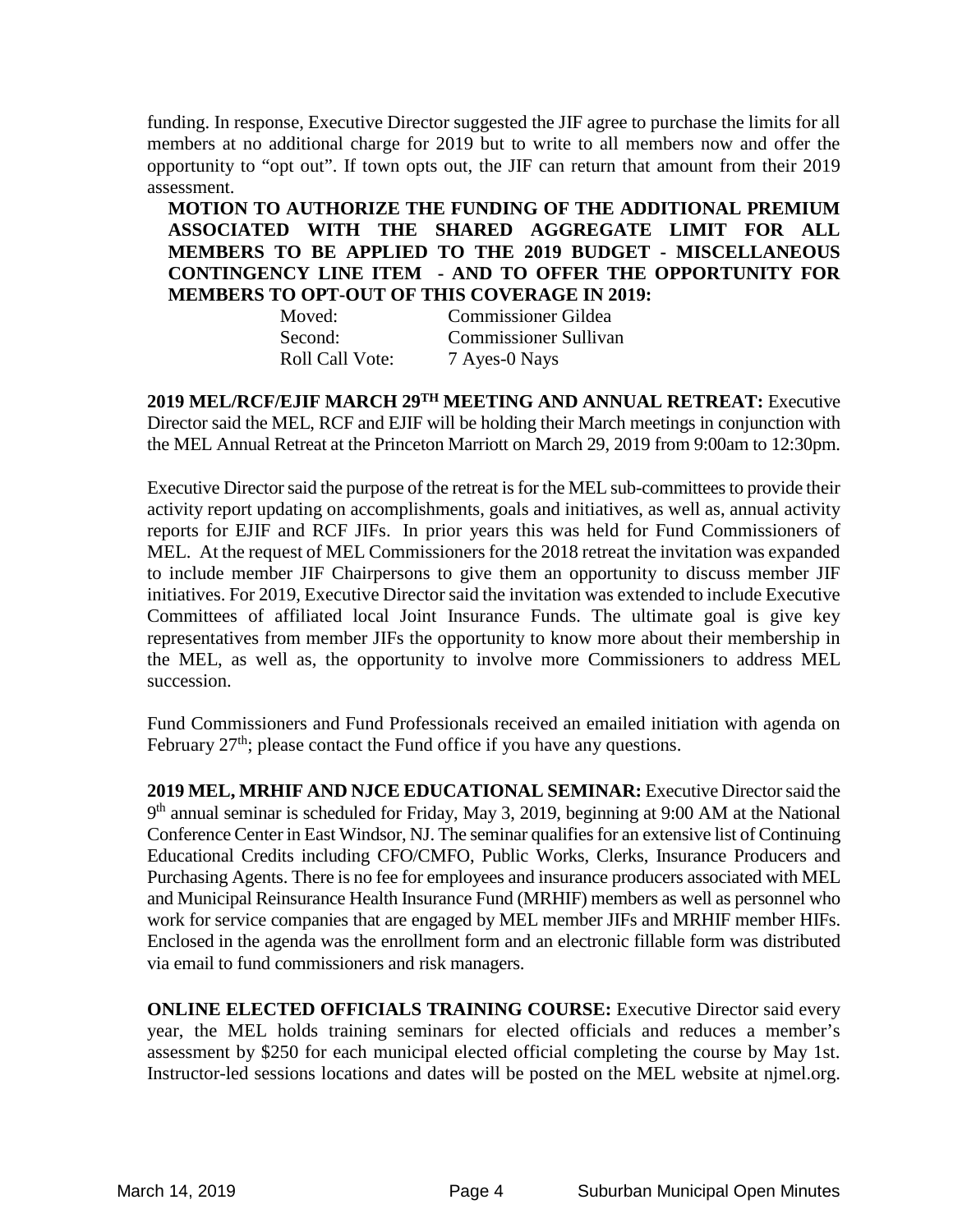Enclosed in the agenda were the instructions on how to access the online course, which covers ways to prevent employment practices lawsuits.

**NEW JERSEY SUSTAINABLE ENERGY MEETING (NJSEM):** NJSEM is a DCA approved Joint Meeting of NJ public entities with the desire to control energy costs and reduce greenhouse gases. Formed in 2009, the NJSEM was established by members of the MEL to procure electric and gas as a large buying group. NJSEM has saved the tax payers of its 200+ governmental entities approx. 34.5 million in gas and electric costs.

Executive Director said while the NJSEM was initially formed with MEL members, it is not limited to MEL members and is free to join for any NJ governmental entity; Towns, Counties, MUA, Housing Authorities, Libraries, parking authorities, BOE, etc. Membership given the opportunity to 'opt-out' of any auction. Enclosed in the agenda were flyers with NJSEM savings as compared to PSE&G and Elizabethtown Gas Company.

**LEAGUE MAGAZINE:** Enclosed in the agenda was the latest in the series of "Power of Collaboration" to appear in the League magazine. Each of the MEL advertisements highlights activities of the MEL and JIFs, as well as, people who have rendered significant service. The advertisement highlighted the Bergen and South Bergen JIFs collaboration with the County of Bergen to finance a mobile driving simulator for training emergency services personnel.

**ANNUAL SAFETY BREAKFAST:** Executive Director reported the Safety Breakfast was held on February 26, 2019 and all 10 members qualified for an award based on participation in the 2018 Safety Incentive Program.

The 2019 Safety Incentive Program has been distributed to Safety Coordinators, Fund Commissioners and Risk Managers and is also available at [www.smjif.org.](http://www.smjif.org/)

**2019 FINANCIAL DISCLOSURES:** Executive Director said JIF Commissioners should anticipate the online filing of the Financial Disclosure forms inclusive of any other municipal related positions that require filing. It is expected the Division of Local Government Services will distribute a notice with filing instruction after March 11<sup>th</sup> with a deadline to file by April  $30<sup>th</sup>$ .

**MEL EMPLOYMENT PRACTICES HELPLINE:** Executive Director said the MEL Safety Institute launched a new MEL Employment Practices Helpline, which is a dedicated resource to guide members on employment related issues. Copies of the announcement flyer were distributed; copies were also emailed to Fund Commissioners and Risk Managers. Executive Director said two people per member will be designated as those that have access to contact the three firms noted on the flyer.

**INCLEMENT WEATHER PROCEDURE:** A procedure has been instituted for Commissioners to confirm whether a meeting has been cancelled. The Executive Director will talk to the Chair to determine if a meeting should be cancelled. In the case of an early morning or evening meeting, PERMA will leave a message, which can be obtained by dialing the Fund's main number (201) 881-7632. For meetings that occur during normal business hours, meeting status can also be obtained by dialing the Fund office.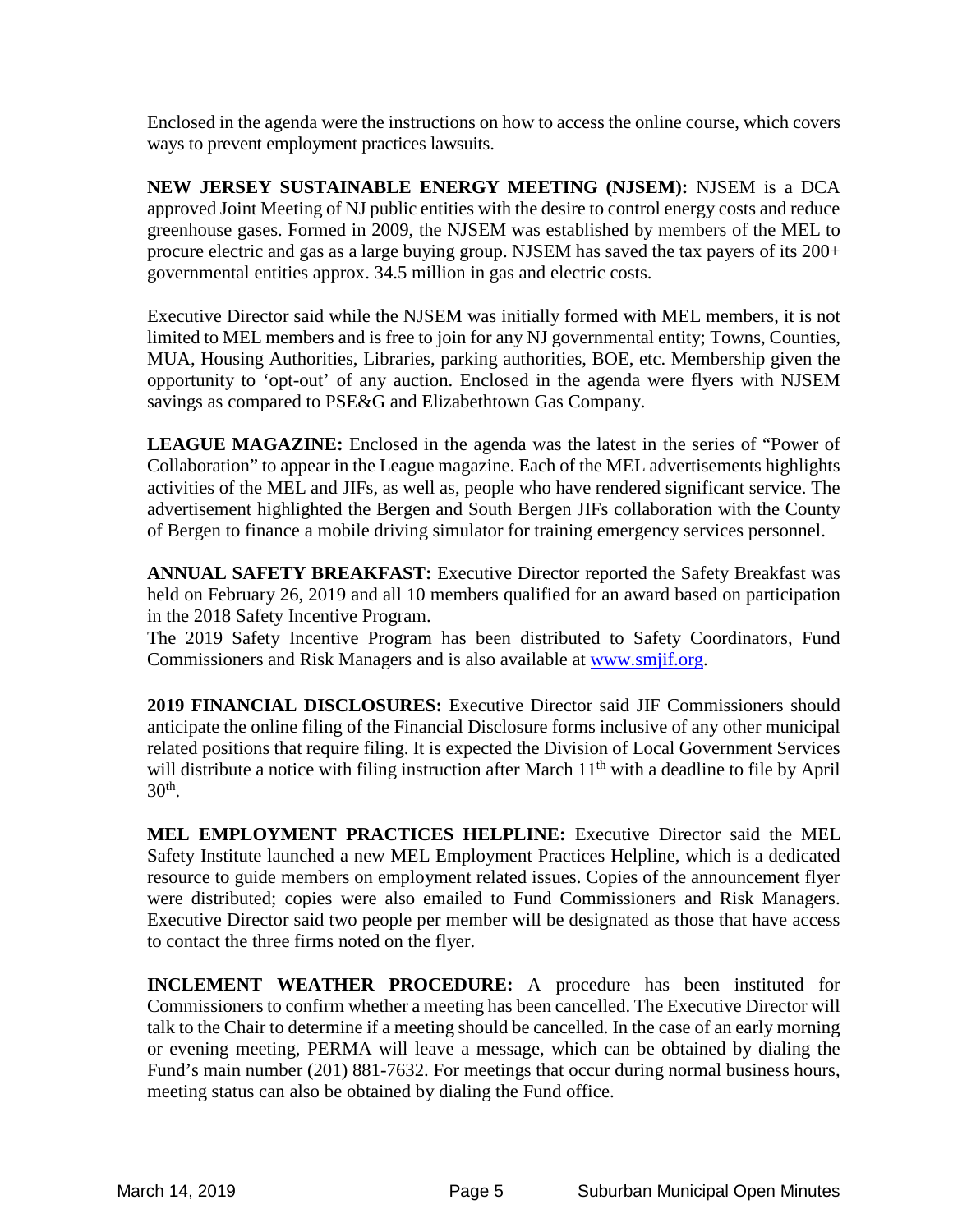#### **TREASURER:**

**VOUCHER LIST:** 

**FEBRUARY 2019 SUPPLEMENTAL VOUCHER PAYMENTS, RESOLUTION 8- 19**

| Fund Year 2018: | \$5,945.41  |
|-----------------|-------------|
| Fund Year 2019: | \$20,711.98 |
| Total:          | \$26,657.39 |

#### **MARCH 2019 VOUCHER PAYMENTS, RESOLUTION 9-19**

| Fund Year 2018: | \$1,000.00   |
|-----------------|--------------|
| Fund Year 2019: | \$413,367.13 |
| Total:          | \$414,367.13 |

#### **CONFIRMATION OF CLAIMS PAYMENTS/CERTIFICATION OF CLAIMS' TRANSFERS FOR MONTHS OF JANUARY 2019:**

| Fund Year 2019: | \$3,214.62  |
|-----------------|-------------|
| Fund Year 2018: | \$57,124.49 |
| Fund Year 2017: | \$2,415.13  |
| Fund Year 2016: | \$5,123.46  |
| Fund Year 2015: | \$2,441.00  |
| Closed:         | \$0.00      |
| <b>Total:</b>   | \$70,318.70 |

**MOTION TO ADOPT RESOLUTION 8-19 CONFIRMING FEBRUARY SUPPLEMENTAL BILLS LIST, APPROVING RESOLUTION 9-19 MARCH BILLS LIST AND APPROVE CONFIRMATION & CERTIFICATION OF JANUARY 2019 CLAIM TRANSFERS AS SUBMITTED:** 

| Moved:                                                    | <b>Commissioner Atkins</b> |  |
|-----------------------------------------------------------|----------------------------|--|
| Second:                                                   | <b>Commissioner Gildea</b> |  |
| <b>Roll Call Vote:</b>                                    | 7 Ayes-0 Nays              |  |
| Voucher List and Treasurer's Report Made Part of Minutes. |                            |  |

### **ATTORNEY:**

**REPORT:** Included in the agenda was a report of appellate decisions impacting municipalities. Included as part of the report was a summary on *Kocanowski v. Twp. of Bridgewater,* in which the plaintiff was a volunteer firefighter who was not employed at the time of her injury while responding to a fire. Fund Attorney reported the presiding workers' compensation judge ruled that temporary disability benefits were intended as a wage-replacement and plaintiff was not entitled to temporary disability wage benefits since she was not employed at the time of her accident. Fund Attorney said the appellate division agreed; however, the Supreme Court reversed the ruling. Fund Attorney said claims adjustors will need to aggressively investigate to deny workers' compensation claims based on compensability suggesting completion of a post offer medical examination. Lengthy discussion ensued on possible exposure of municipalities that have volunteer fire departments. Executive Director said there was an initiative to pursue Fire Department Accreditation similar to what is done for Police Departments; however, the initiative seemed to stall when mandatory annual physicals was an added element.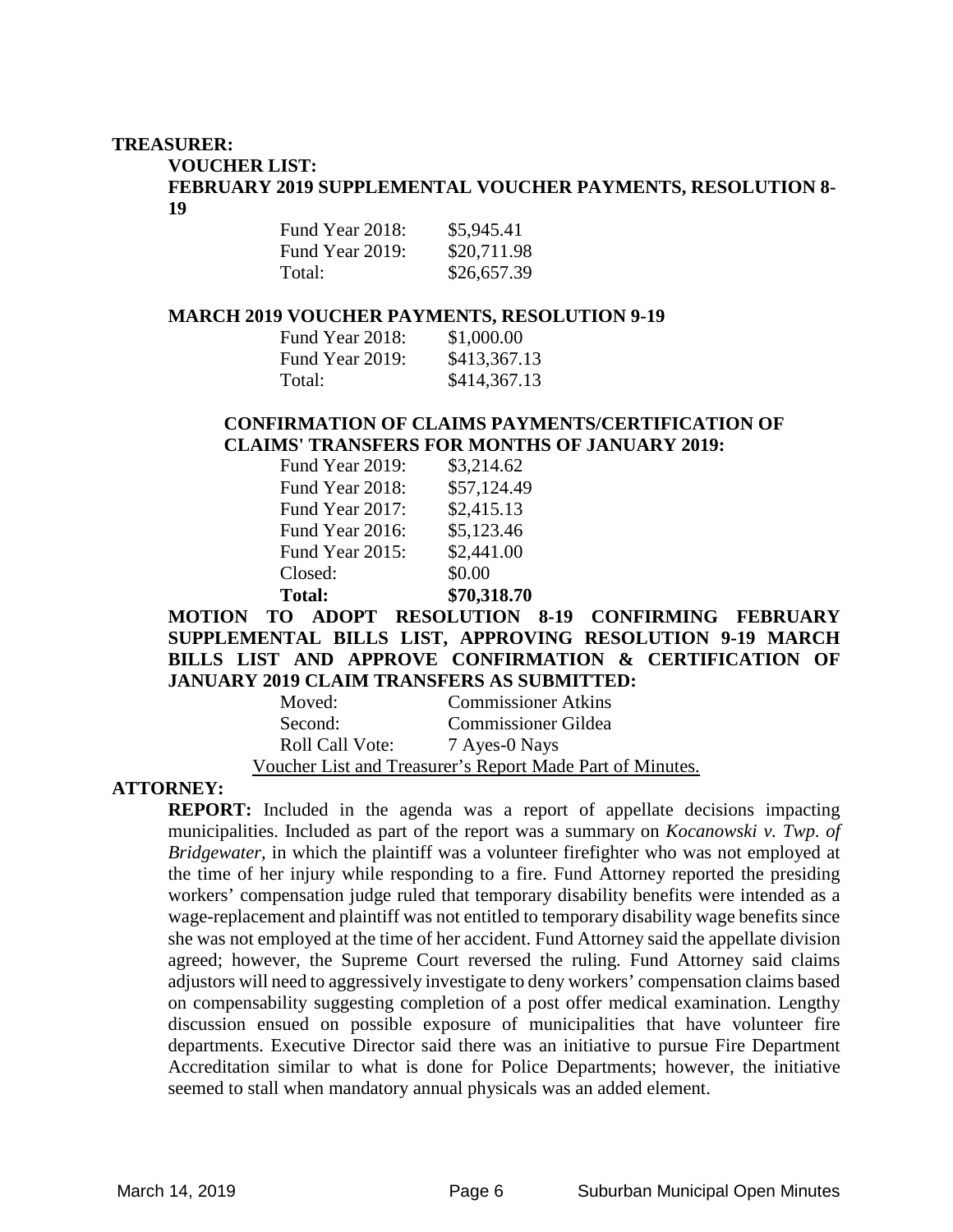#### Monthly Report Made Part of Minutes.

#### **JIF UNDERWRITING MANAGER:**

**REPORT:** Included in the agenda was a report of certificates issued from  $1/25/19$  to 3/1/19. Ms. Potts said there were no certificates issued in that short time period. Monthly Report Made Part of Minutes.

#### **MEL UNDERWRITING MANAGER:**

**REPORT:** Included as part of the report was a List of Certificates issued for the period of 1/22/19 to 2/22/19.

**CYBER RISK MANAGEMENT COMPLIANCE REPORT:** Included as part of the report was a list of JIF members that submitted a cyber compliance program – to date no JIF members have submitted a program. MEL Underwriting Manager said the MEL Cyber Task would be meeting in early April to review options on how to encourage more members to submit a compliance program, as well as, draft a resource for members on how to select a Cyber Hygiene Vendor to conduct employee training on phishing and cyber security.

#### Monthly Report Made Part of Minutes.

#### **MANAGED CARE:**

**MONTHLY REPORT:** Included in the agenda was the February 2019 report submitted by FMCO. Managed Care Provider said the total provider billed amount was \$438,298, was re-priced to \$109,351 for a total savings of 75% and a PPO penetration of 94%. Monthly Activity Report Made Part of Minutes.

#### **SAFETY DIRECTOR:**

**MONTHLY REPORT:** Included in the agenda was the February 2019 report noting the activities/trainings and MSI classes.

Monthly Report Made Part of the Minutes.

#### **CLAIMS:**

**REPORT:** Claims Administrator said they have Payment Authority Requests to present during Closed Session.

#### **RESOLUTION - EXECUTIVE SESSION FOR CERTAIN SPECIFIED PURPOSES: PERSONNEL - SAFETY & PROPERTY OF PUBLIC LITIGATION AND CONTRACT MATTERS:**

Moved: Commissioner Atkins Second: Commissioner Gildea Roll Call Vote: 7 Ayes – 0 Nays

**PAYMENT AUTHORIZATION REQUESTS:** Executive Committee reviewed payment authorization requests presented by Claims Service in Executive Session. **MOTION TO RETURN TO OPEN SESSION:**<br>Moved: Commissioner Atkins

Commissioner Atkins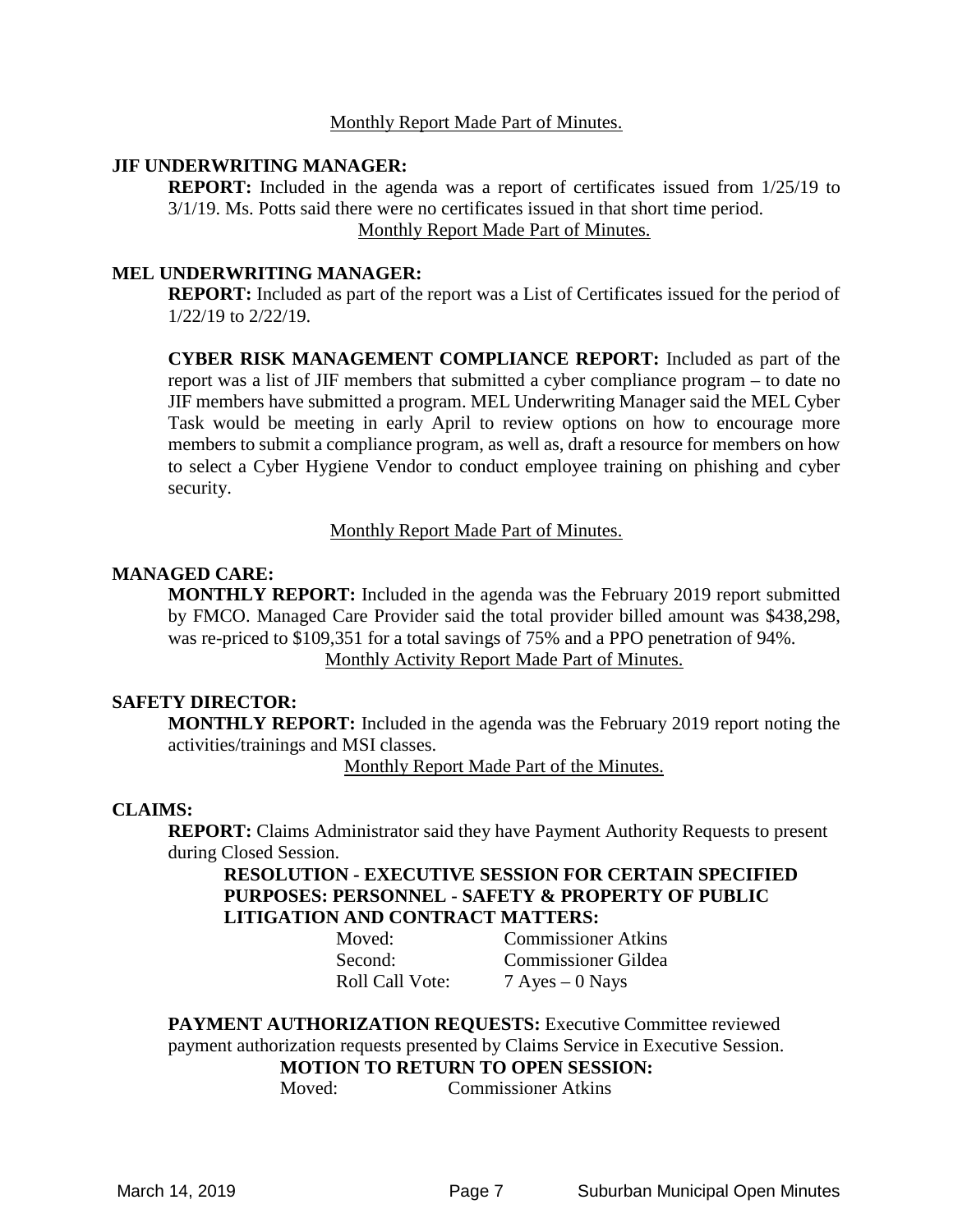Roll Call Vote: Unanimous

Second: Commissioner Gildea

#### **MOTION TO APPROVE PAYMENT AUTHORIZATION REQUEST PRESENTED IN EXECUTIVE SESSION BY QUAL-LYNX:**

Moved: Commissioner Atkins Second: Commissioner Gildea Roll Call Vote: 7 Ayes - 0 Nays

#### **OLD BUSINESS:**  NONE

**NEW BUSINESS:**  NONE

**PUBLIC COMMENT:**  NONE

#### **MOTION TO ADJOURN:**

Moved: Commissioner Gildea Second: Commissioner Atkins Vote: Unanimous

## **MEETING ADJOURNED:** 8:53AM

**NEXT MEETING:** April 11, 2019 - 8:00 AM Nancy A. Ghani, Account Manager for MEGAN CHAMPNEY, SECRETARY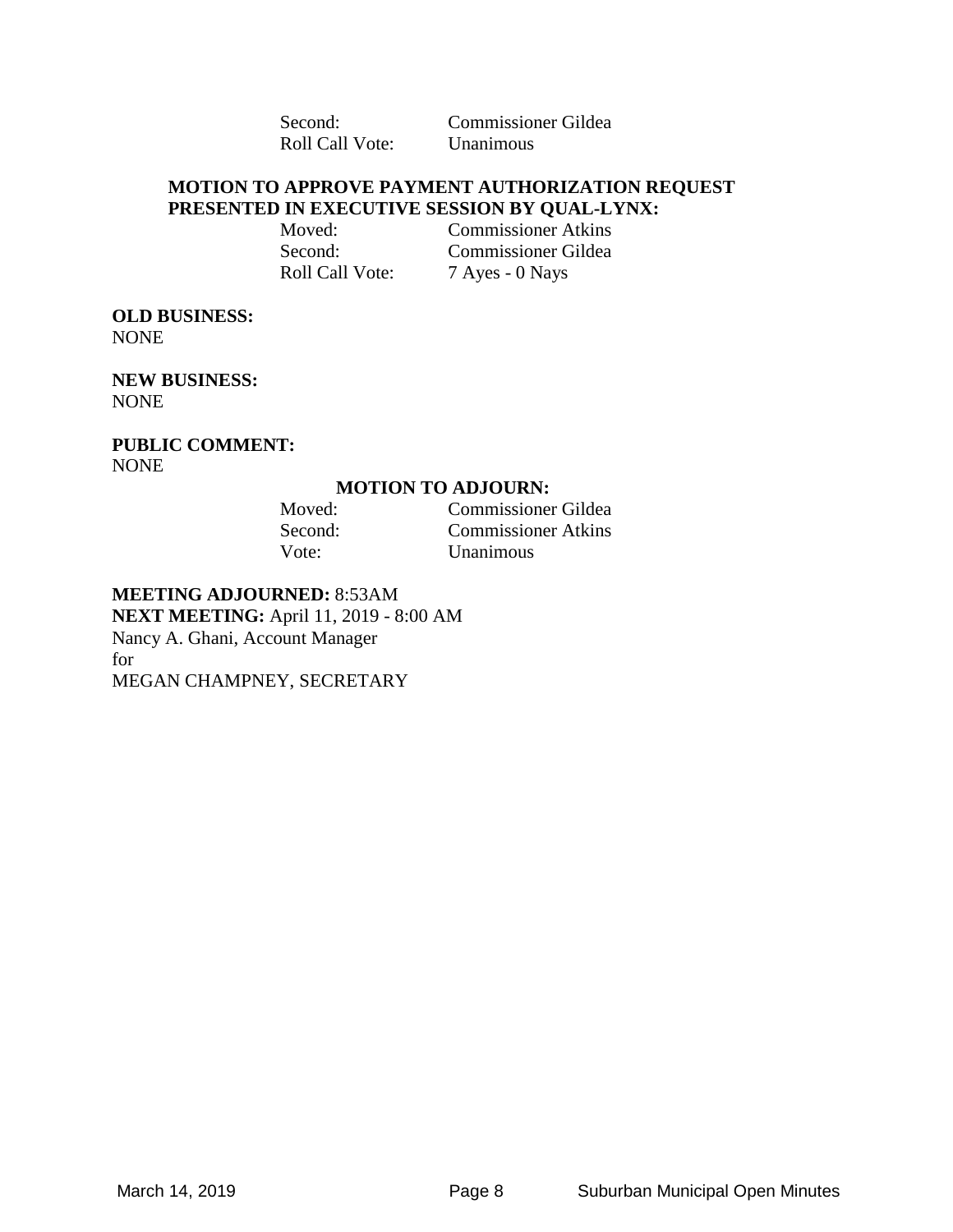## **Resolution 10-19**

# **SUBURBAN MUNICIPAL JOINT INSURANCE FUND BILLS LIST**

#### **Resolution No. 10-19 APRIL 2019**

**WHEREAS,** the Treasurer has certified that funding is available to pay the following bills:

**BE IT RESOLVED** that the Suburban Joint Insurance Fund's Executive Board, hereby authorizes the Fund treasurer to issue warrants in payment of the following claims; and

**FURTHER**, that this authorization shall be made a permanent part of the records of the Fund.

| <b>FUND YEAR 2018</b><br><b>Check Number</b> | Vendor Name                                    | Comment                                    | <b>Invoice Amount</b> |
|----------------------------------------------|------------------------------------------------|--------------------------------------------|-----------------------|
| 001527<br>001527                             | <b>BERNARDS TOWNSHIP</b>                       | <b>SAFETY AWARDS BALANCE 3.7.19</b>        | 2,000.00              |
|                                              |                                                |                                            | 2,000.00              |
| 001528                                       |                                                |                                            |                       |
| 001528                                       | <b>BEDMINSTER TOWNSHIP</b>                     | <b>GOLD STATUS - SAFETY INCENTIVE 2018</b> | 2,000.00<br>2,000.00  |
|                                              |                                                |                                            |                       |
|                                              |                                                | <b>Total Payments FY 2018</b>              | 4,000.00              |
| <b>FUND YEAR 2019</b><br><b>Check Number</b> | <b>Vendor Name</b>                             | Comment                                    | <b>Invoice Amount</b> |
|                                              |                                                |                                            |                       |
| 001529<br>001529                             | FIRST MANAGED CARE OPTION                      | <b>MANAGED CARE SERVICES 4/19</b>          | 6,722.40              |
|                                              |                                                |                                            | 6,722.40              |
| 001530                                       |                                                |                                            |                       |
| 001530                                       | APEX INSURANCE SVCS c/o XL<br><b>INSURANCE</b> | XL/TECH ERR & OM INS 2OF2 2019             | 6,129.50              |
|                                              |                                                |                                            | 6,129.50              |
| 001531<br>001531                             | APEX INSURANCE SVCS c/o QBE INS                | QBE/VOL D & O 20F2 2019                    | 2,057.00              |
| 001531                                       | APEX INSURANCE SVCS c/o QBE INS                | QBE/POL&EPL 2OF2 2019                      | 265,679.00            |
| 001532                                       |                                                |                                            | 267,736.00            |
| 001532                                       | APEX INSURANCE SVCS c/o BEAZLEY                | BEAZLEY/XS CYBER 2OF2 2019                 | 3,000.00              |
|                                              |                                                |                                            | 3,000.00              |
| 001533<br>001533                             | QUAL-LYNX                                      | PERFORMANCE BOND # 106451927 - 2019        | 176.00                |
| 001533                                       | <b>QUAL-LYNX</b>                               | <b>CLAIM ADJUSTING SERVICES 4/19</b>       | 17,377.28             |
|                                              |                                                |                                            | 17,553.28             |
| 001534                                       |                                                |                                            |                       |
| 001534                                       | <b>J.A. MONTGOMERY RISK CONTROL</b>            | <b>LOSS CONTROL SERVICES 4/19</b>          | 5,423.33              |
|                                              |                                                |                                            | 5,423.33              |
|                                              |                                                |                                            |                       |

001535 PERMA RISK MANAGEMENT SERVICES POSTAGE 3/19 27.35

001535